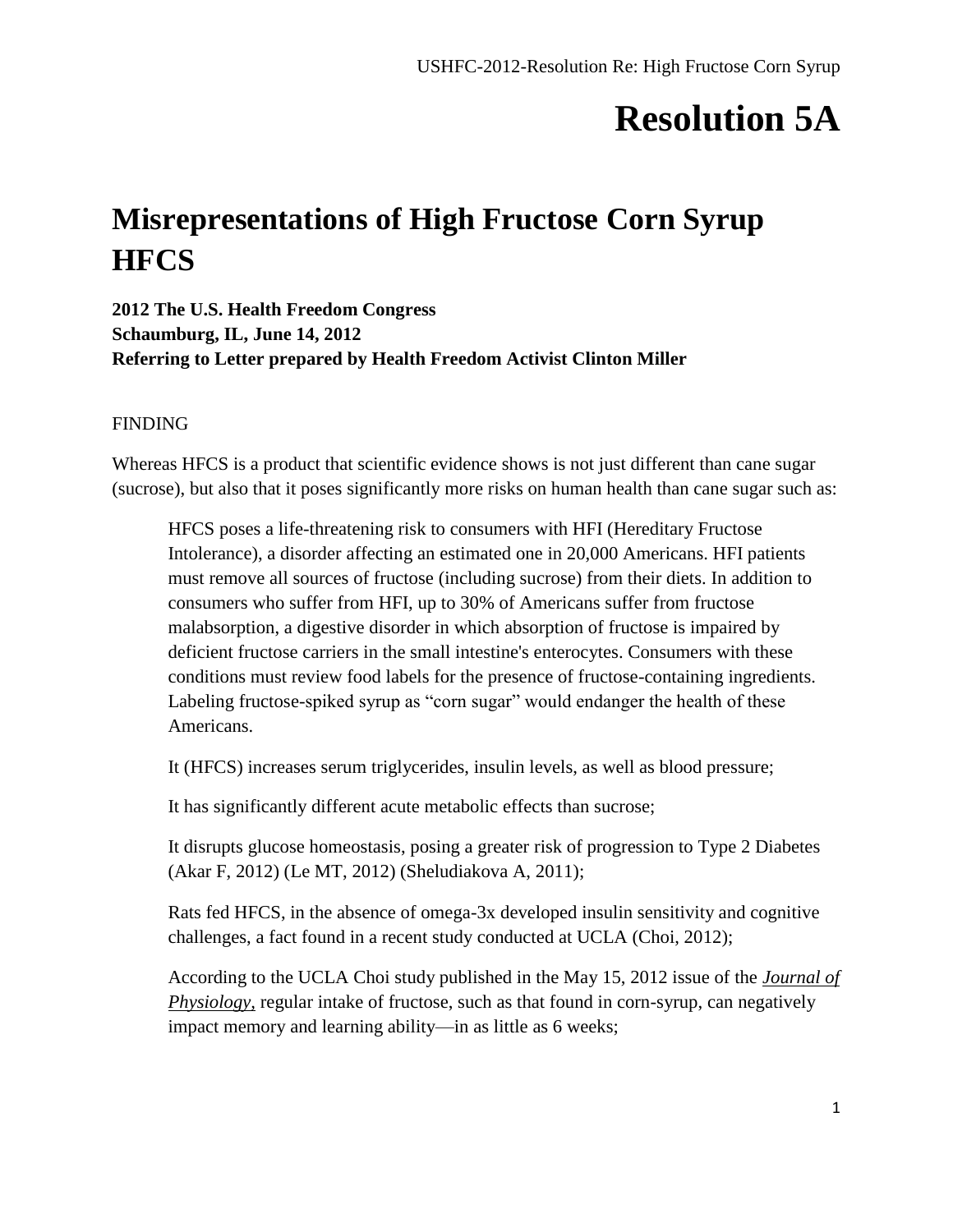# **Resolution 5A**

A study conducted at Princeton University found greater weight gain with the consumption of HFCS than regular table sugar (cane sugar).

According to Princeton researchers, there is a link to the increase in the rates of obesity and the 60 pounds of HFCS consumed annually by most Americans. (Parker, 2010). (Since HFCS was introduced 40 years ago, the rates of obesity have skyrocketed from 15% to more than 35% in American adults and more than 16% in American children); and

Whereas frequent television advertisements sponsored by the Corn Refiners Association (CRA) state that there is "no difference between "corn sugar" and "cane sugar";

Whereas high fructose corn syrup is widely added to processed foods, including soft drinks, condiments, applesauce, and baby food;

Whereas CRA includes industry giants Archer Daniels Midland, Cargill, Inc., as well as Corn Products International, Inc./National Starch, Penford Products Co., Roquette America, Inc., and Tate & Lyle Ingredients Americas;

Whereas the FDA has wisely rejected a petition from the industry sponsored organization to rename HFCS as corn sugar;

Whereas HFCS is present in foods at levels not permitted by FDA--up to 90 percent fructose averaging 65 percent in sodas when FDA permits no more than 55 percent fructose ;

Whereas the FTC (Federal Trade Commission) has taken no action to stop the CRA Campaign; and

Whereas, according to the FTC website, "*When the FTC finds a case of fraud perpetrated on consumers, the agency files actions in federal district court for immediate and permanent orders to stop scams; prevent fraudsters from perpetrating scams in the future; freeze their assets; and get compensation for victims.*":

#### THEREFORE BE IT RESOLVED that:

- 1. The FDA immediately require all foods containing HFCS to be labeled with name of the alternative sweetener followed by the percentage of fructose it contains (High Fructose Corn Syrup--65); and
- 2. The FTC immediately: